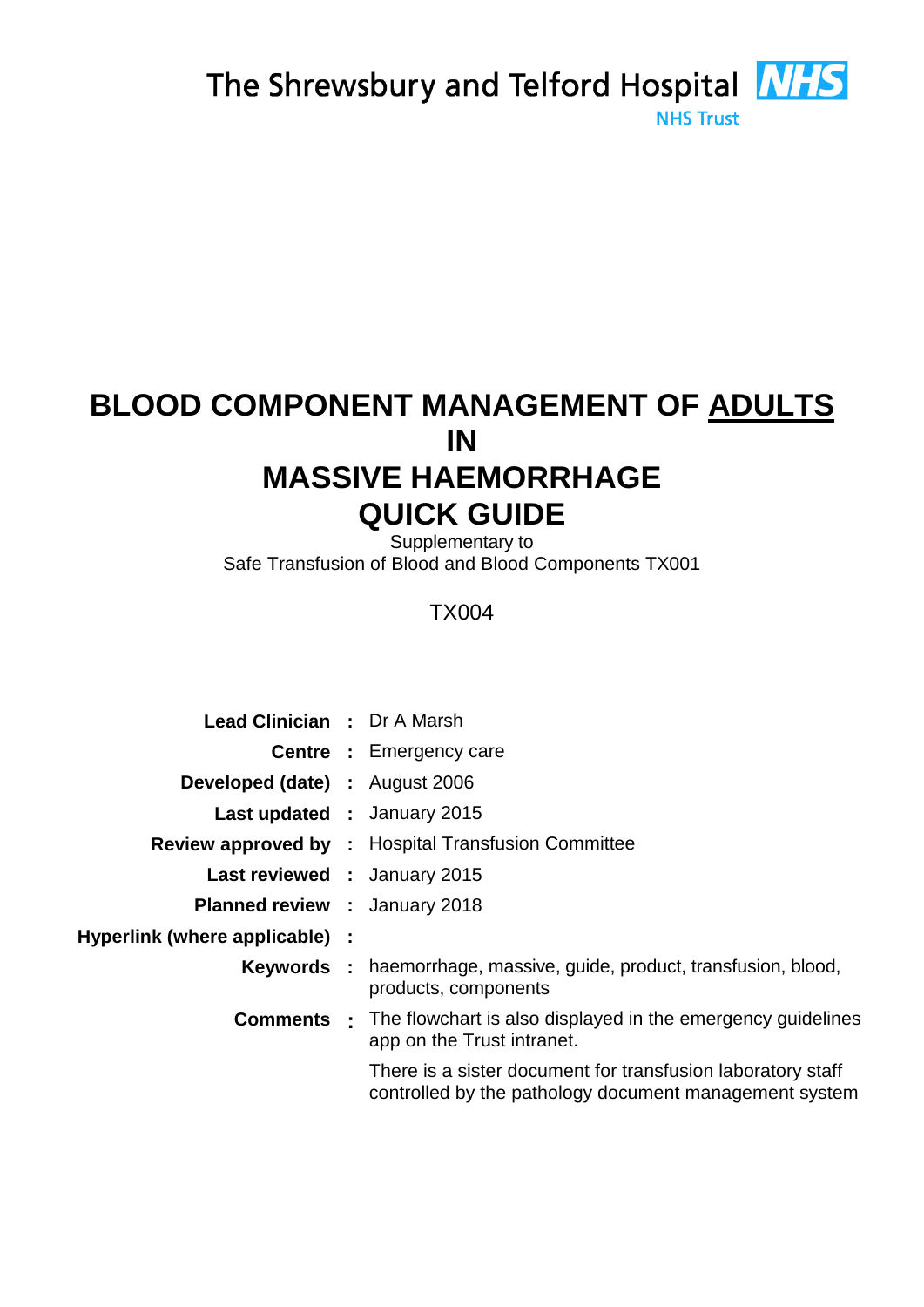#### Massive Haemorrhage & Transfusion Protocol

| <b>Document Lead/Contact:</b>             | K Cooper, Specialist Practitioner of Transfusion |
|-------------------------------------------|--------------------------------------------------|
|                                           | Karen.cooper@sath.nhs.uk                         |
| Document ID                               | <b>TX004</b>                                     |
| Version                                   | 3.0                                              |
| <b>Status</b>                             | <b>FINAL</b>                                     |
| Date Equality Impact Assessment completed | 09.11.07                                         |
| <b>Issue Date</b>                         | January 2015                                     |
| <b>Review Date</b>                        | January 2018                                     |
| <b>Distribution</b>                       | A&E resus, ITU and theatre may display the       |
|                                           | flowchart as a poster.                           |
|                                           | Please refer to the intranet version for the     |
|                                           | latest version of this policy.                   |
|                                           | Any printed copies may not necessarily be        |
|                                           | the most up to date                              |

#### **Location of Copies**

Trust intranet <http://intranet/pathology/transfusion/protocols.asp>

#### **Control and Archive arrangements:**

Documentation control including archiving will be maintained in accordance with the Trusts mandatory guidance on policies and related documents, as stated in the Policy for the Development and Management of Organisation-Wide Documents, Gov 01, version 2, September 2011. Superseded versions will be retained automatically for a minimum of 15 years.

#### **Version history**

| <b>Version</b> | <b>Date</b> | Author   | <b>Status</b> | <b>Comment</b>                                                                                                                                                                                                                                                               |
|----------------|-------------|----------|---------------|------------------------------------------------------------------------------------------------------------------------------------------------------------------------------------------------------------------------------------------------------------------------------|
| 1.0            | Aug 2006    | K Cooper | Final         | Signed off by HTC and Dr Powell as<br>transfusion haematologist                                                                                                                                                                                                              |
| 2.0            | Jan 2012    | K Cooper | Final         | New flowchart to reflect current guidelines<br>and supporting information updated. Also<br>agreed by A&E & anaesthetic consultants<br>as well as HTC                                                                                                                         |
| 3.0            | Jan 2015    | K Cooper | Final         | Flowchart changed to mirror that issued by<br>the west midlands critical care network and<br>the policy amended accordingly $-$ change<br>initial call to switchboard, use of<br>to<br>flashcards issued to key people managing<br>the haemorrhage which lists their actions |
|                |             |          |               |                                                                                                                                                                                                                                                                              |
|                |             |          |               |                                                                                                                                                                                                                                                                              |

#### **Review and Amendment log for minor changes**

| <b>Version No</b> | <b>Type of Change</b>     | <b>Date</b> | Description of change                             |
|-------------------|---------------------------|-------------|---------------------------------------------------|
| 2.01              | Addition of table 3       | Dec 12      | Flowchart for unanticipated blood loss in theatre |
|                   |                           |             | added following coroners inquest                  |
| 2.02              | Minor change to flowchart | June        | Phase 1 and 2 added to flowchart to match the     |
|                   |                           | 13          | paediatric version and the laboratory SOP         |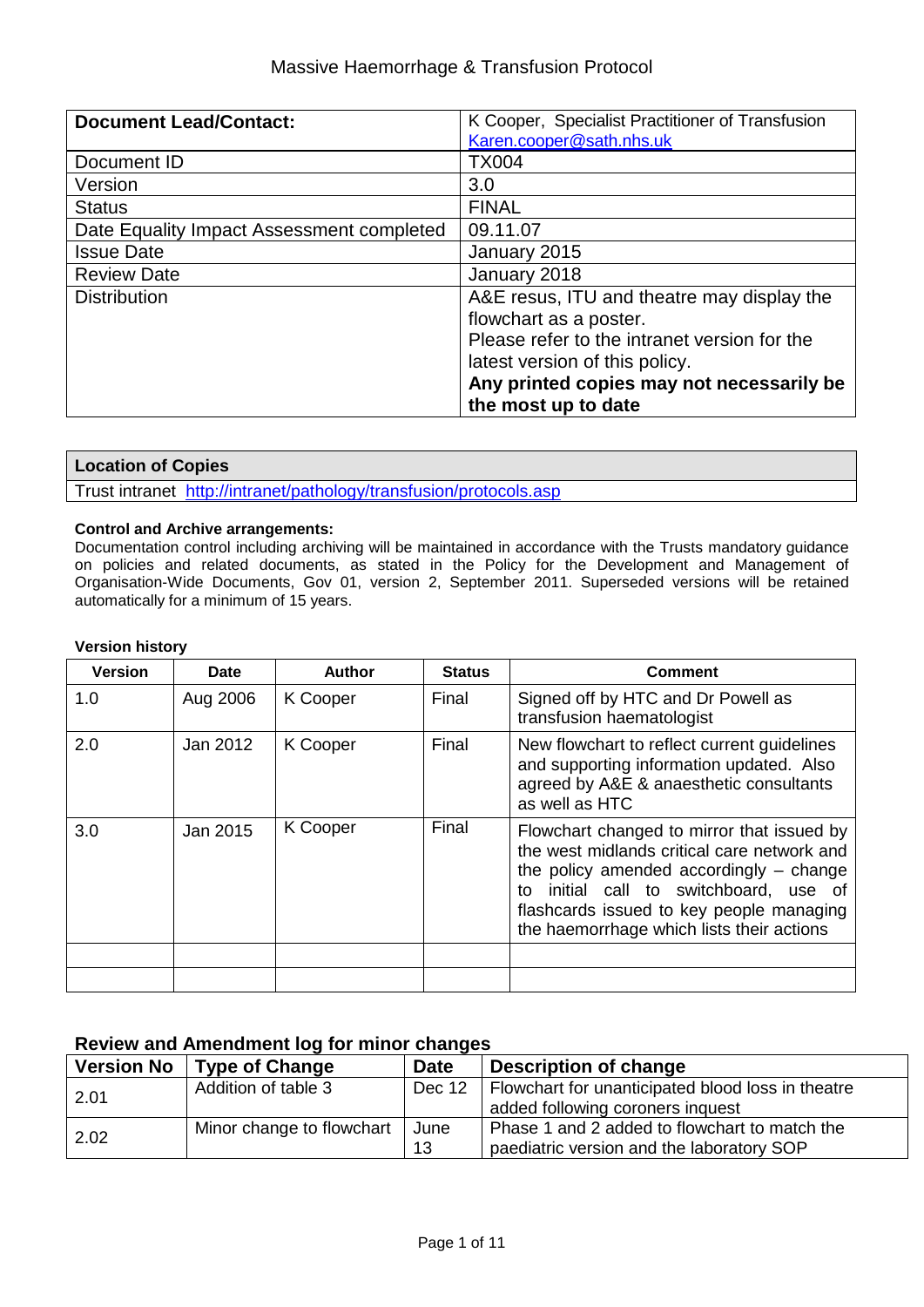## **Contents**

| $\mathbf 1$    |                                                                  |  |  |  |
|----------------|------------------------------------------------------------------|--|--|--|
| $\overline{2}$ |                                                                  |  |  |  |
| 3              |                                                                  |  |  |  |
|                | 3.1                                                              |  |  |  |
|                | 3.2                                                              |  |  |  |
|                | 3.3                                                              |  |  |  |
|                | Table 1 - Flowchart for management of the haemorrhaging patient7 |  |  |  |
|                |                                                                  |  |  |  |
| 4              |                                                                  |  |  |  |
| 5              |                                                                  |  |  |  |
| 6              |                                                                  |  |  |  |
| $\overline{7}$ |                                                                  |  |  |  |
|                |                                                                  |  |  |  |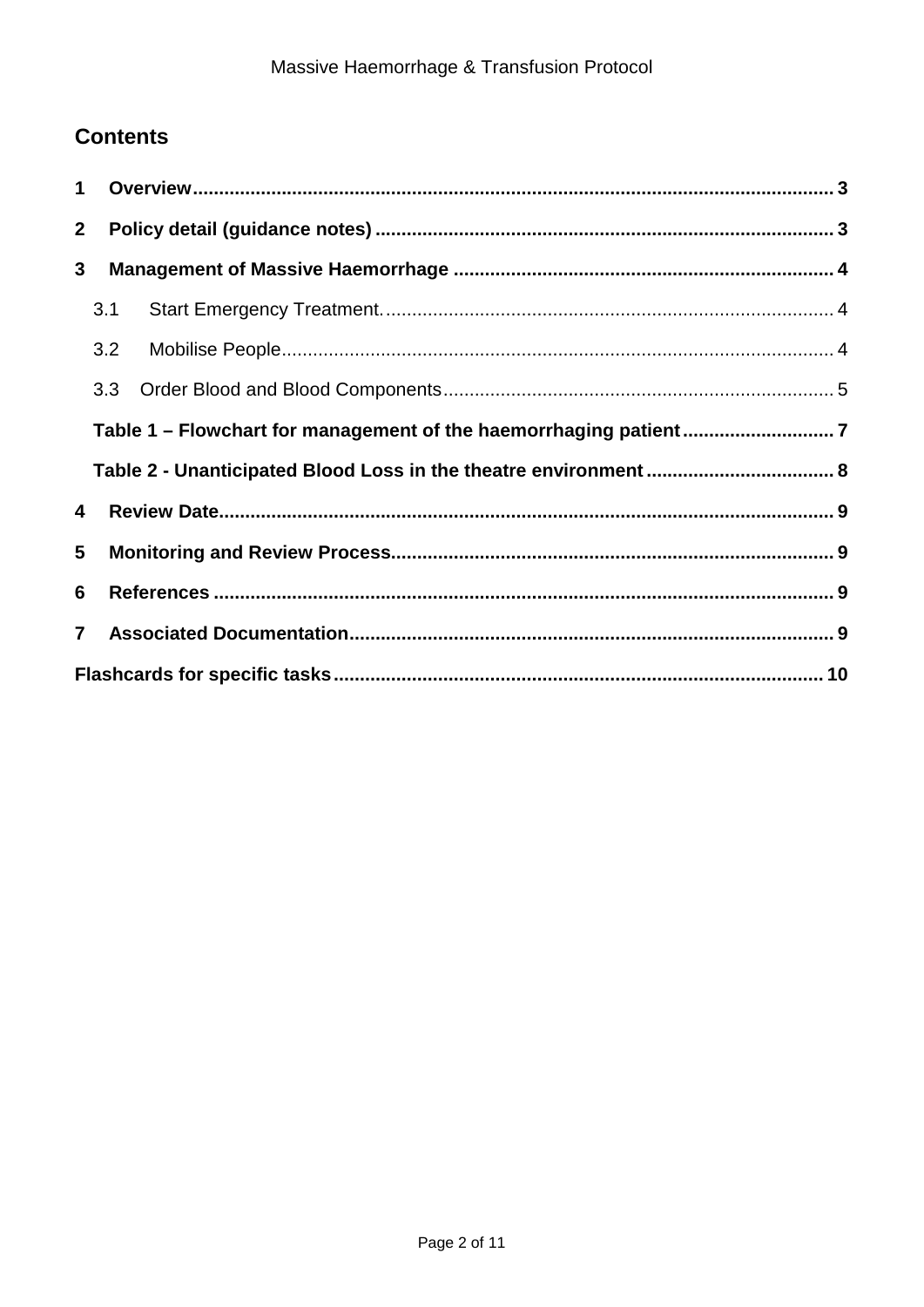#### <span id="page-3-0"></span>**1 Overview**

This guideline is designed to assist clinical staff in the transfusion management of the haemorrhaging patient. It may also be used as an education tool as part of the management of trauma patients. This protocol is not meant to be followed in a set time frame, and is flexible in this respect. Telephone numbers, bleeps etc were correct at the time of review, but please be aware that these may change with short notice. Such changes will be altered in the policy as soon as viable.

#### <span id="page-3-1"></span>**2 Policy detail (guidance notes)**

The information given is by no means exhaustive and is intended to assist practitioners where professional judgement is still required. Policy detail takes the form of a management guide of massive haemorrhage (section 3), followed by a flowchart which includes therapeutic goals.

Please remember each person should be assigned a role and issued the appropriate flashcard listing their duties. Part of this is only have one person communicating with the laboratory and inform them when blood components are no longer required

#### **Massive Haemorrhage = 150 ml/min, 50% of TBV loss in 3 hrs. Rule of thumb:**

 **>4 units in first hour, or a likelihood of this** (TBV=Total blood volume 70 ml/kg in adults; 80ml/kg in paediatrics and neonates)

#### **Anticipate need for and order blood components early**

- FFP and Cryoprecipitate require 30 minutes to thaw.
- Platelets may need to come from a regional transfusion laboratory (Birmingham) and may not be available for over 60 minutes.

#### **Send repeat coagulation screens more frequently whilst bleeding continues**.

- Serial testing is essential. Samples should be sent before administration of each batch of components so that decisions can be based on a trend.
- Empirical treatment may be necessary if there is evidence of microvascular bleeding (general ooze)

**Blood Components** This protocol states FFP may be issued with the first 4 units of blood when requested by a senior medic or consultant, otherwise a Haematologist should be contacted immediately

**Platelets:** Be prepared to request platelets in advance if there is multiple trauma, head injury, abnormal platelet function (aspirin) or persistent active bleeding. (not kept as stock) – discuss with the lab as platelets will not be issued with the first batch of red cells

*Note:* double dose of platelets have be shown to be of **NO** clinical benefit

**Cryoprecipitate:** Fibrinogen deficiency may develop when > 1 TBV replaced. *FFP may provide enough fibrinogen without the need for cryoprecipitate*

*Indication:* Fibrinogen <1.5g/l, *Dosage:* 1 unit per 5-10 kg (10 units for an adult)

**If microvascular bleeding persists, discuss with on call Consultant Haematologist for advice on alternative products / additional drugs.** Please remember the biomedical scientist in blood bank needs to be kept informed in order to efficiently provide the requirements for the patient. This includes any change in patient location and contact numbers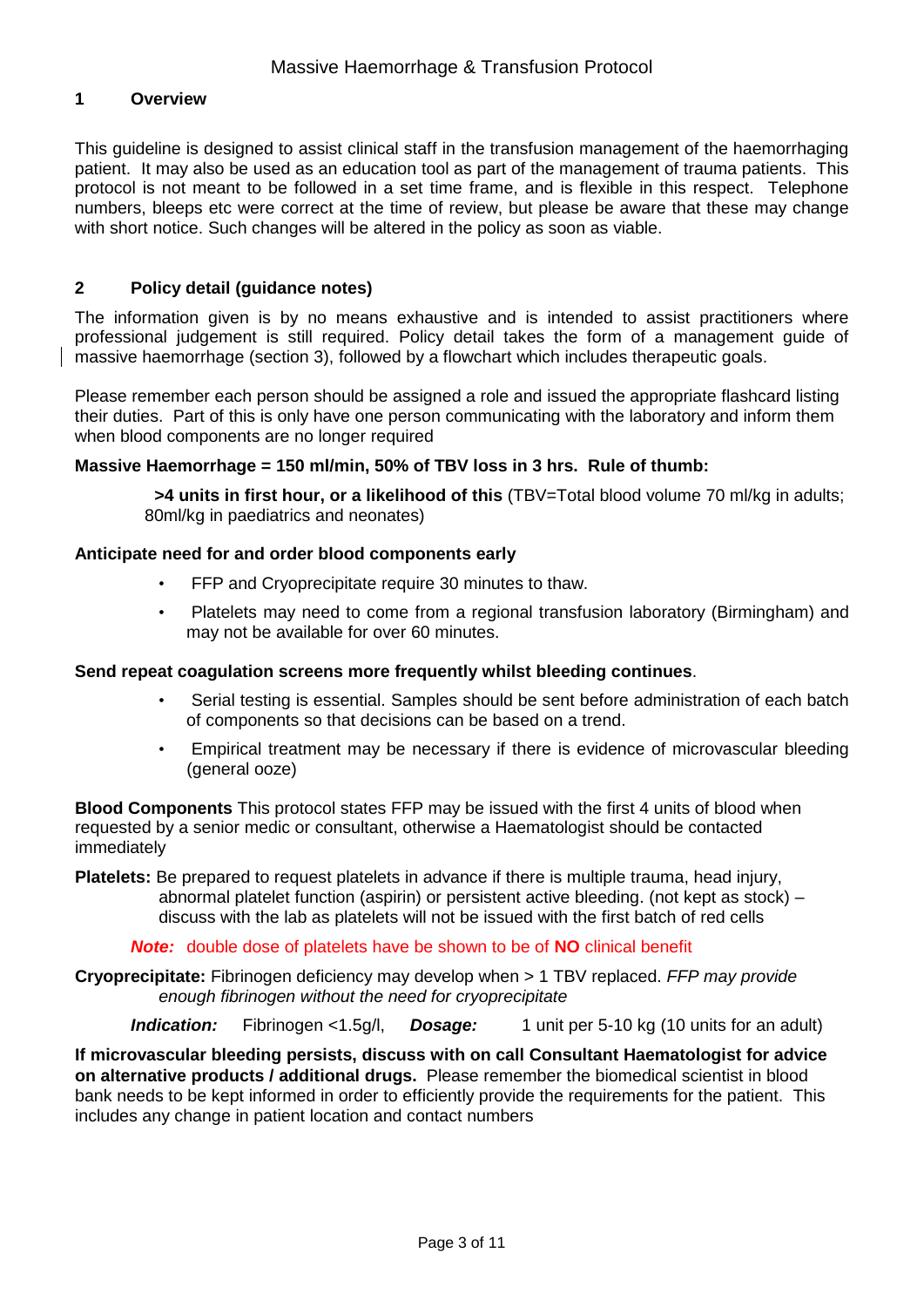#### <span id="page-4-0"></span>**3 Management of Massive Haemorrhage**

#### <span id="page-4-1"></span>**3.1 Start Emergency Treatment.**

#### **A. Assess Airway.**

- Check airway patency and support if required.
- Call for anaesthetics assistance if airway compromised.

#### **B. Assess Breathing.**

- Examine the chest and note the respiratory rate.
- Give all patients 15 litres of oxygen by facemask, unless contraindicated.

#### **C. Assess the Circulation.**

- Take pulse and blood pressure.
- Insert two large bore 14 gauge (Orange) cannulae.
- Take blood sample for full blood count, clotting, urea & electrolytes, lactate and clotting.
- Start resuscitation with 20mls/Kg of WARMED Hartman's solution. Repeat as necessary until blood is available.

**STOP THE BLEEDING**. By whatever means is appropriate to the patient, but including

- Direct pressure for external haemorrhage.
- Splinting of long-bone and pelvic fractures
- Give Tranexamic acid as per protocol
- Urgent endoscopy.
- Urgent surgery.
- Embolisation under radiological control
- Application of tourniquets for traumatic amputations.

#### **D. Monitor the Patient.**

- Monitor the patient continuously using an electronic patient monitor to provide continuous monitoring of
	- $\circ$  SaO<sub>2</sub>
	- o Heart rate
	- o Non invasive blood pressure every 5 minutes in the first instance.
- Ensure a fluid balance chart is started.
- Catheterise the patient and monitor urine output hourly in the first instance.
	- Invasive monitoring with arterial and central lines should be considered, but should not delay either resuscitation.

#### <span id="page-4-2"></span>**3.2 Mobilise People**

- The lead clinician should ensure each person is assigned a role and issue them with the appropriate flashcard listing their duties. The communication person should be the first be to identified.
	- o This person immediately dials 2222 and ask switchboard to activate the massive haemorrhage protocol. Give your speciality and location. They will fast bleep a porter and blood bank
	- o The communication person should then **ring** blood bank to give patient information and situation. The bleep should not be necessary as switchboard has sent the aircall message
- **PRH 4305 or 4306** (Out of hours bleep 115) **RSH 3556 or 3542** (Out of hours bleep 512)
	- o Inform the consultant in charge of the patient of the situation.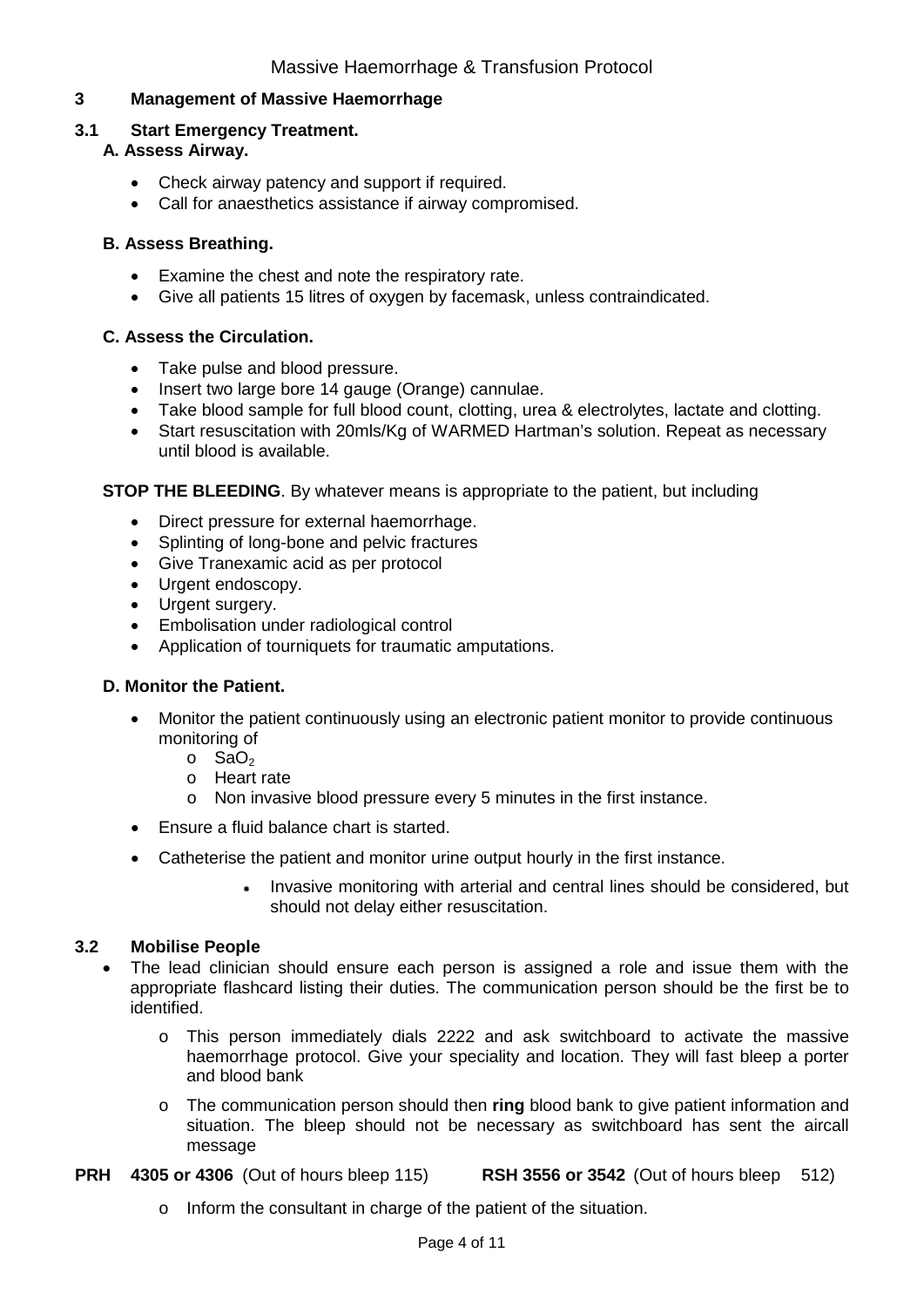#### <span id="page-5-0"></span>**3.3 Order Blood and Blood Components**

Blood and blood components should be ordered in line with the urgency of the situation. This guide recognises the need for early resuscitation with blood, FFP and platelets. It does not go as far as ordering shock packs but this option remains under consideration by the hospital transfusion committee.

#### **A. Immediately life threatening bleeding, blood required immediately.**

• Use 1 unit of O negative blood for initial resuscitation if patient is decompensating, and request further units of O negative from satellite fridge / blood bank if group specific blood is not ready.

O negative blood is stored at the following locations.

| <b>PRH. Issue Fridge</b>    | 2 units O Neg. - fridge outside blood bank.                              |
|-----------------------------|--------------------------------------------------------------------------|
| <b>PRH Maternity Fridge</b> | 2 Units O Neg.+ paedi pack which should only be used for neonates-fridge |
|                             | outside labour ward theatres                                             |
| <b>PRH Theatre Fridge</b>   | 2 units O Neg. - fridge in recovery entrance                             |
| <b>RSH Theatre Fridge</b>   | 2 units O Neg. – fridge in inner lobby to changing rooms.                |
| <b>RSH Issue Fridge</b>     | 2 units O Neg. – fridge outside blood bank (back up for all areas)       |
|                             |                                                                          |

#### **B. Urgent bleeding, blood required in 30 minutes (***Blood Bank need at least 20min from the time they receive the sample***).**

- When communicating with blood bank request group specific red cells
- Activating this protocol will automatically request
	- o 4 units of red cells (group specific blood if you request it, or eligible for electronic issue)
	- $\circ$  2 units of FFP

(The dose of FFP in adults is at least 12ml/Kg and may be increased to 15ml/Kg in massive haemorrhage). FFP should be transfused at a ratio of 1 unit of FFP per 1-2 units of blood given.

#### **C. Bleeding, but with start of control / haemostasis**

- Still contact blood bank, but specify you DON'T want to activate the massive haemorrhage protocol
	- o Request 4 units of red cells
	- $\circ$  If haemorrhage not under control by the start of the 3<sup>rd</sup> unit, ring blood bank and ask for the FFP, and activate the massive haemorrhage protocol
	- $\circ$  Even if haemostasis is obtained on/after the 3<sup>rd</sup> unit of red cells, still administer the FFP

#### **D. Platelets.**

We do not stock platelets and may need to order from Birmingham if we cannot use those preordered for planned transfusions of haematology patients and therefore available sooner.

Platelets will automatically be issued (once available) as part of the second 'batch' of 4 red cells & FFP, if bleeding has not been controlled.

As always, close liaison with blood bank and the early involvement of a consultant haematologists is required.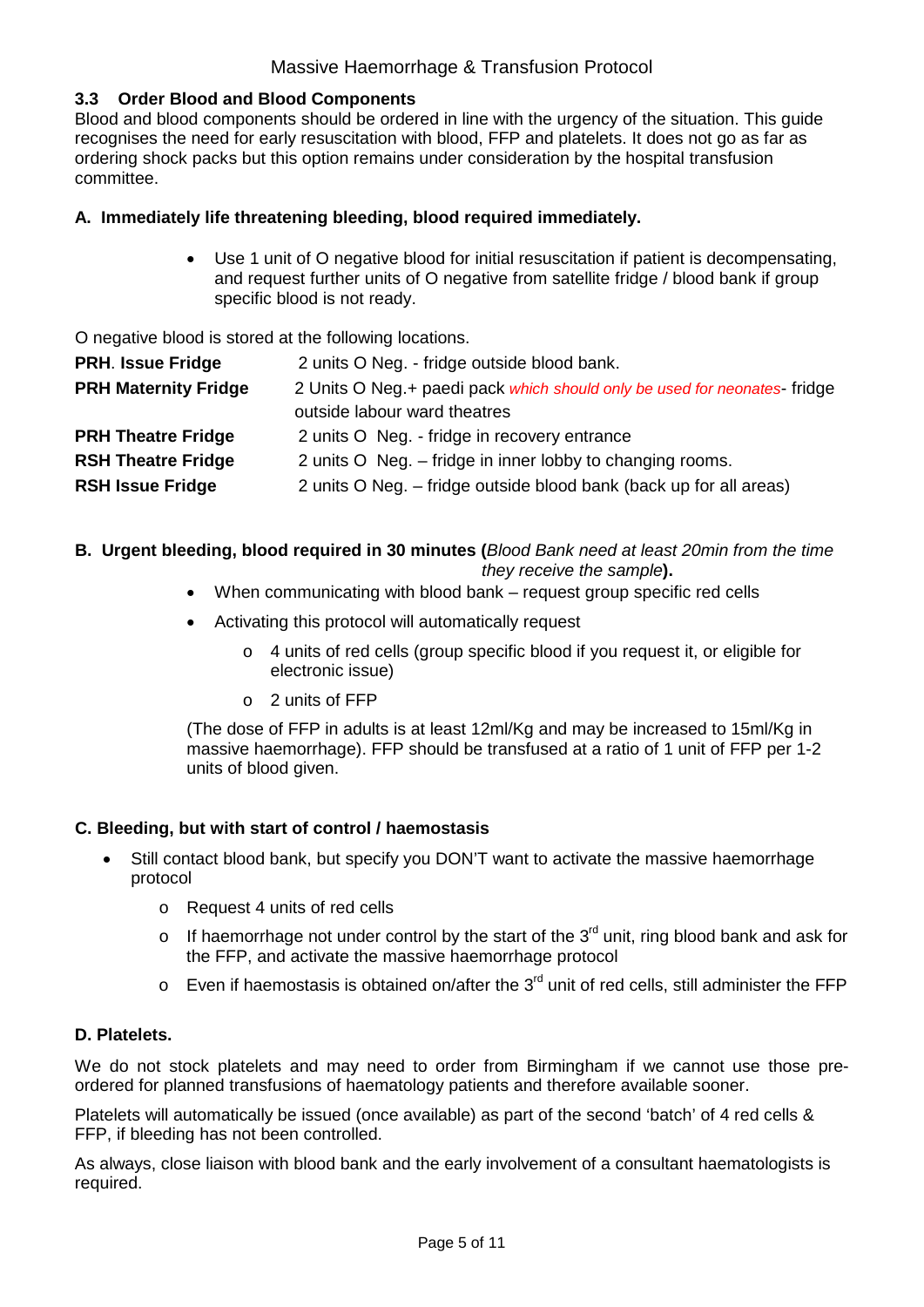#### **E. Other drugs and blood products.**

If Tranexamic acid, Cryoprecipitate or Recombinant factor VIIa are being considered then it is strongly advised that the case is discussed with a consultant haematologist.

- **Tranexamic acid**. This should be an early consideration in bleeding multiple trauma patients and the initial dose may have already been administered by the ambulance crew. In major trauma this should be given within three hours of the time of the trauma. Do not give if over three hours from time of trauma.
- **Cryoprecipitate**. Cryoprecipitate may be indicated in ongoing haemorrhage where fibrinogen becomes depleted (<1.5g/l).
- **Recombinant factor VIIa** Novoseven. This may be indicated in ongoing micro-vascular haemorrhage that cannot be stopped by surgical intervention. (This product is now ordered via Blood Bank)
- **Prothrombin Complex Concentrate –** Octaplex. This may be indicated in patients with a high INR for rapid warfarin reversal in life threatening haemorrhage. This product is ordered via blood bank and a request form is required and can be found in 'test search' in review.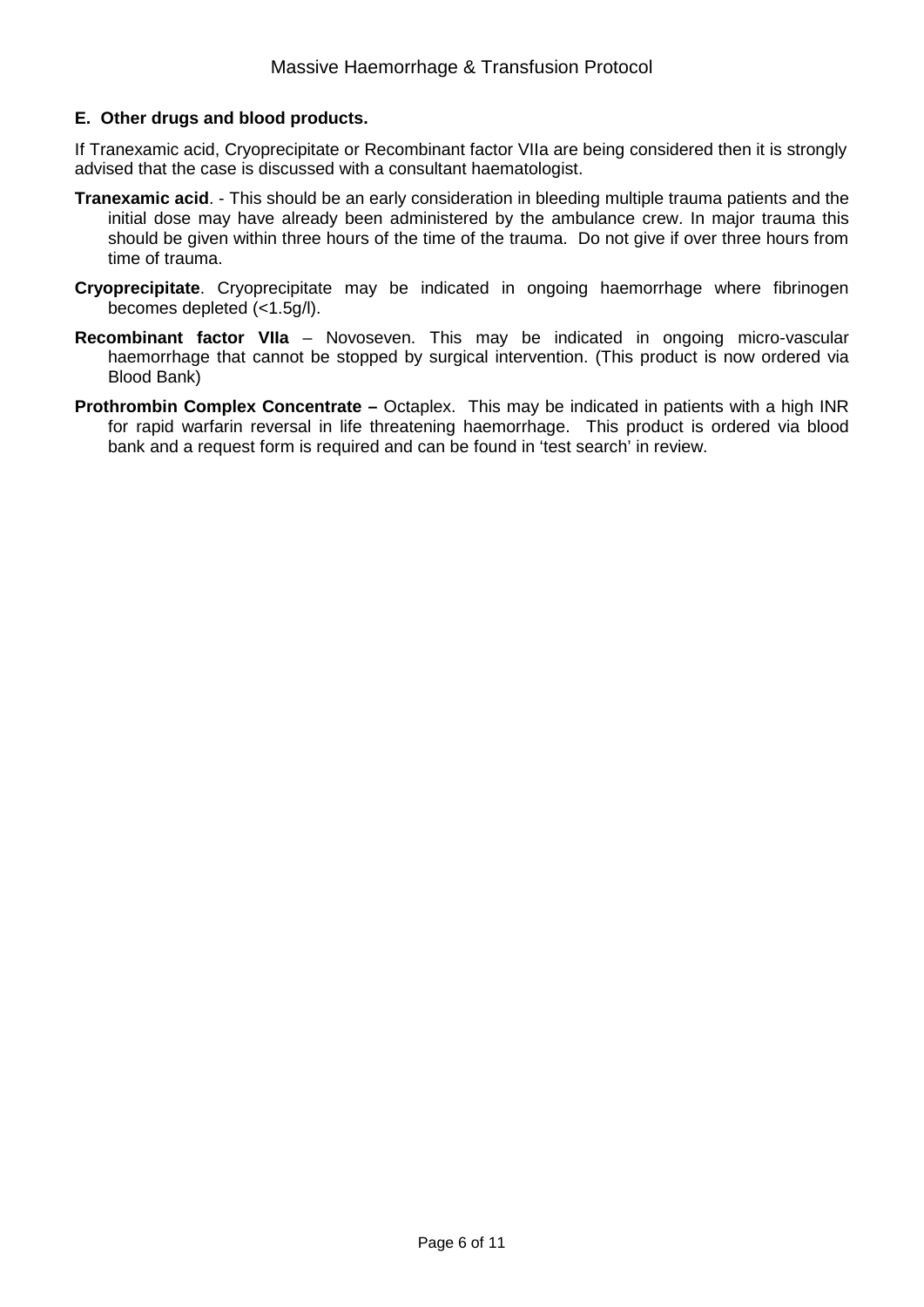#### <span id="page-7-0"></span>**Table 1 – Flowchart for management of the haemorrhaging patient**

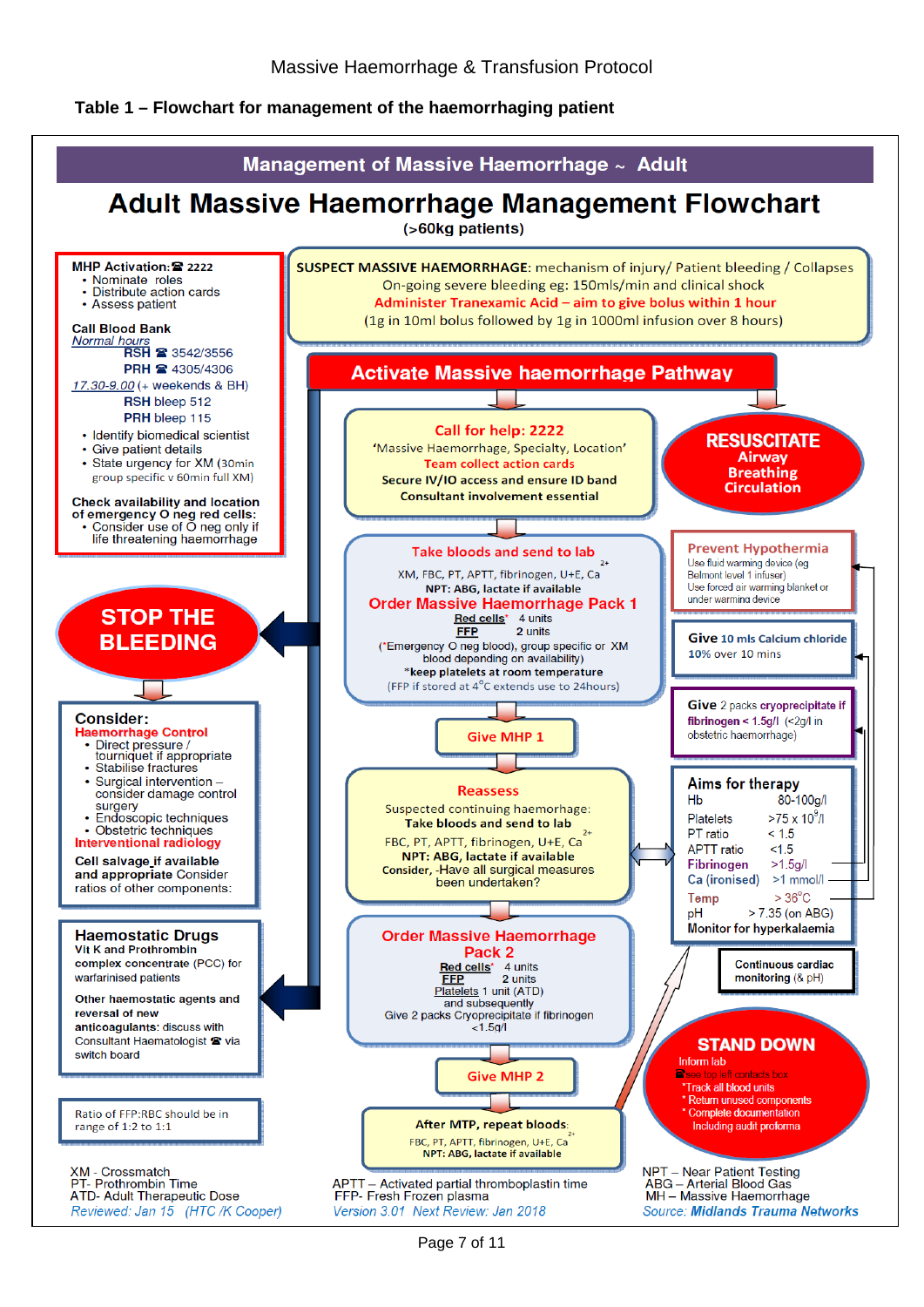#### <span id="page-8-0"></span>**Table 2 - Unanticipated Blood Loss in the theatre environment**



"Massive Transfusion Protocol" (table 1)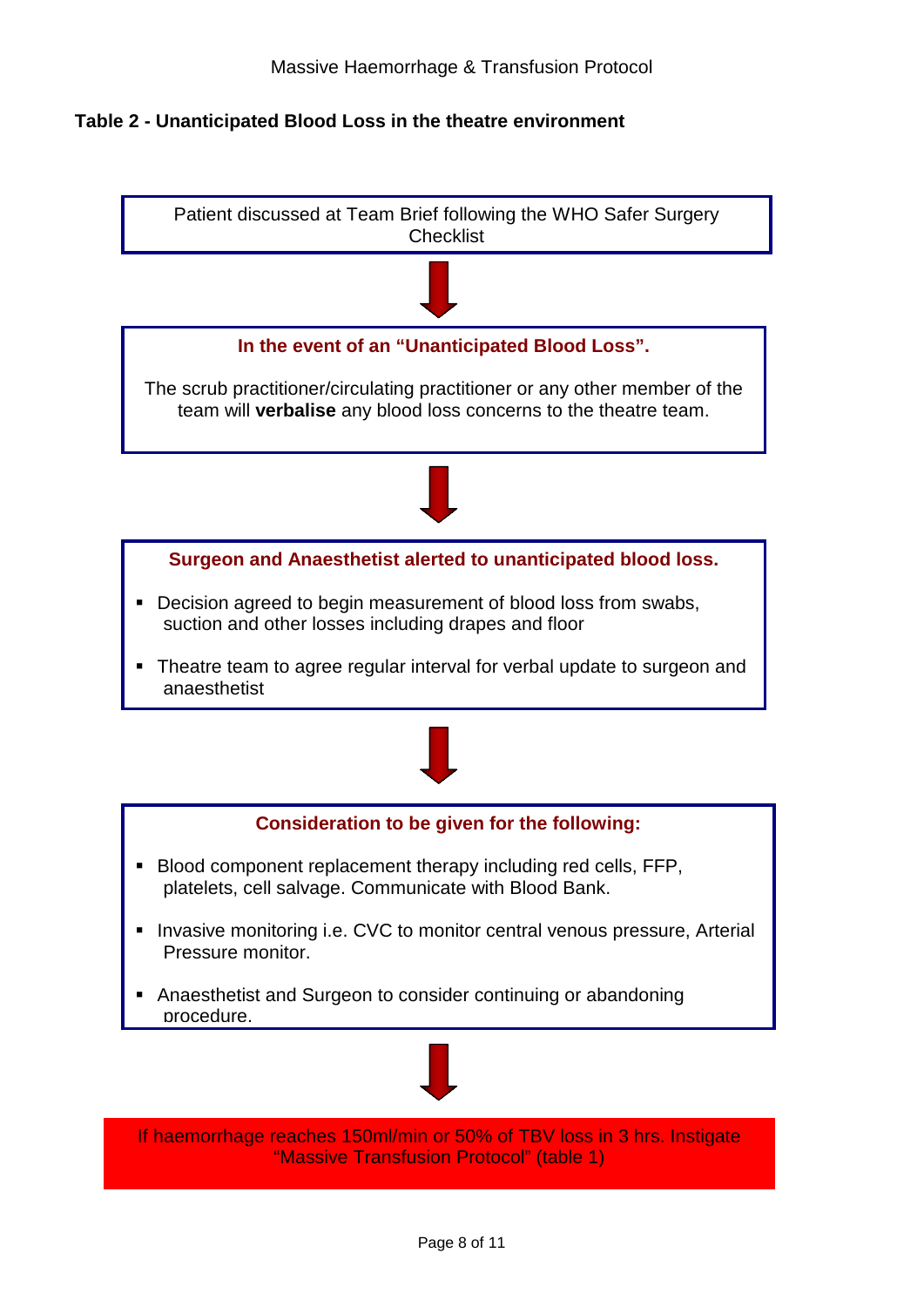#### <span id="page-9-0"></span>**4 Review Date**

This policy will be reviewed every 3 years unless there are significant changes at either national policy level, or locally.

#### <span id="page-9-1"></span>**5 Monitoring and Review Process**

This guidance will be monitored by the clinical audit process. Activation of the massive transfusion protocol should be recorded via the laboratory MHP activation worksheet and reviewed quarterly via the HTC

#### <span id="page-9-2"></span>*6* **References**

- Handbook of Transfusion Medicine 5th Edition (2013) The Stationery Office. [WWW.transfusionguidelines.org.uk/index.asp?Publication=HTM&Section=9&pa.](http://www.transfusionguidelines.org.uk/index.asp?Publication=HTM&Section=9&pa)
- Guidelines for the Blood Transfusion Services in the United Kingdom  $8<sup>th</sup>$  Edition (2013) <http://www.transfusionguidelines.org.uk/index.aspx?Publication=RB>
- British Committee for Standards in Haematology (2006). Management of massive blood loss, *British Journal of Haematology,* **135**, 634-641.
- British Committee for Standards in Haematology (2013). Guidelines for the management of anaemia and red cell transfusion in adult critically ill patients; *British Journal of Haematology*, **160,** 445-464.
- British Committee for Standards in Haematology (2003). Guidelines for the use of platelet transfusions; *British Journal of Haematology*, **122**, 10-23.
- British Committee for Standards in Haematology (2004). Guidelines for the use of fresh-frozen plasma, cryprecipitate and cryosupernatant. *British Journal of Haematology*, **126**, 11-28. including amendments of 2005 and 2007
- British Committee for Standards in Haematology Guidelines for the administration of blood components, December 2009.
- The transfusion of blood and blood components in an emergency: National Patient Safety Agency Rapid Response Report NPSA/2010/RRR017 October 2010 <http://www.nrls.npsa.nhs.uk/resources/type/alerts/?entryid45=83659>
- Blood transfusion and the anaesthetist: management of massive haemorrhage. Anaesthesia 2010;95:1153-1161(www.aagbi.org).
- Australian Patient Blood Management Guideline Module 1 Critical bleeding / massive transfusion 2010.
- Management of bleeding following major trauma: an updated European Guideline Critical Care 2010,14:R52 Rossaint R et al
- Johansson PI et al. Proactive administration of platelets and plasma for patients with a ruptured abdominal aortic aneurysm: evaluating a change in transfusion practice Transfusion 2007: 47; 593-8
- Serious Hazards of Transfusion (SHOT) reports 2013.
- Blood Administration Document, version 2; Birmingham Children's Hospital NHS Trust (April 2004)
- CRASH 2 study: Tranexamic acid and trauma patients. Lancet 2011;vol 377 (9771) 1096-1101

#### <span id="page-9-3"></span>*7* **Associated Documentation**

• BBMTP - Massive Transfusion Protocol (laboratory)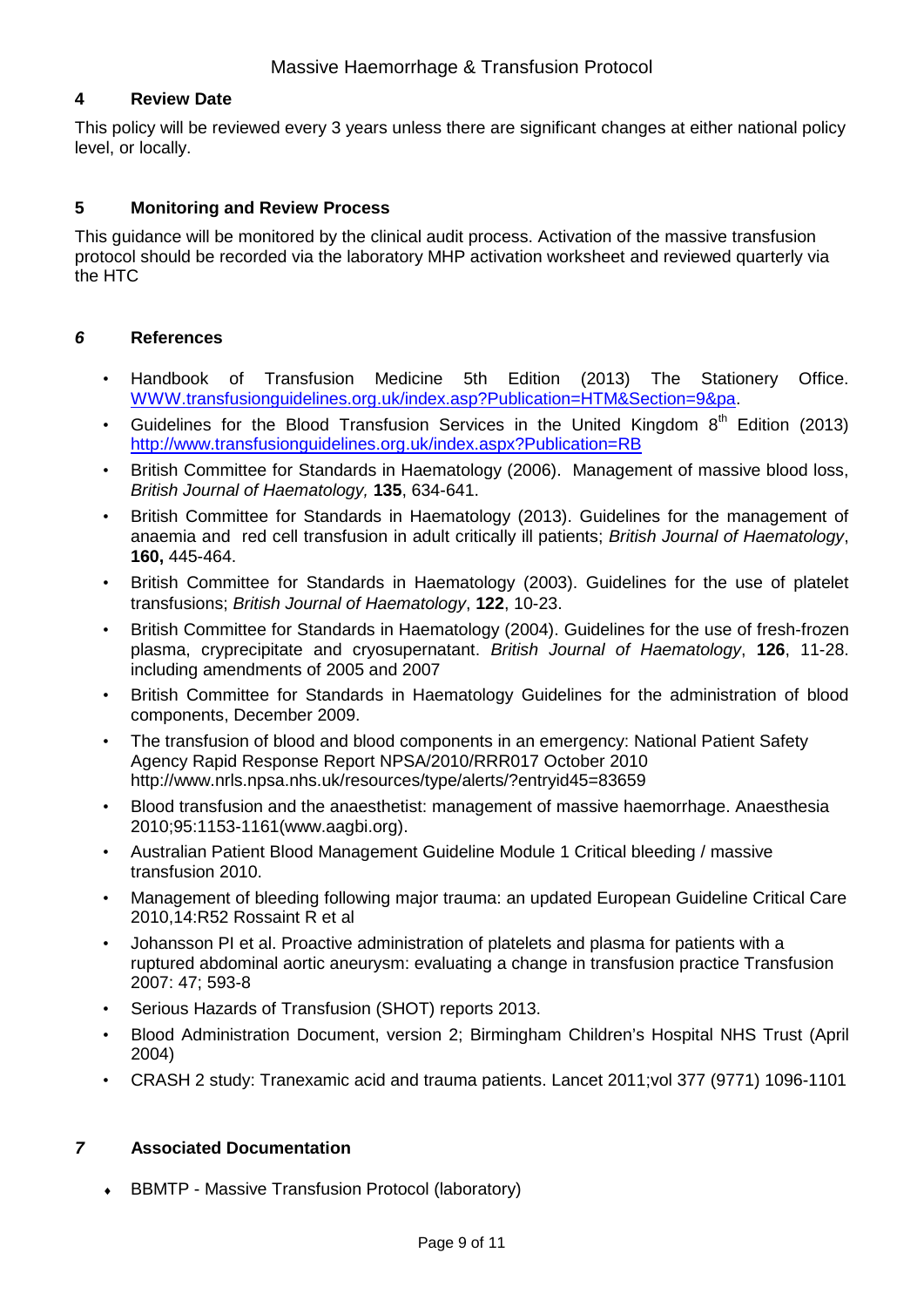## *Flashcards for specific tasks*

## <span id="page-10-0"></span>**TEAM LEADER**

- Activate the massive haemorrhage protocol (*2222, state speciality*)
- Assign roles for communication and IV resuscitation

## **Ensure the following;**

- Patient has IV access x 2
- Tranexamic acid has been/is administered
- Blood samples to lab (utilise porter)

## **Early consideration of;**

- Methods of haemorrhage control (e.g. early activation) theatre/endoscopy/radiology/cell salvage
- Temperature control & aims for therapy (monitor hyperkalaemia)

## **COMMUNICATION FACILITATOR**

- Ensure 2222 has been carried out
- Phone (bleep if no answer) blood bank (*numbers on reverse of this card*)
	- o Give patient details
	- o State urgency (*may just require red cells initially and will phone for FFP if bleeding not under control by 3rd unit RBC* )
	- $\circ$  Ordering pack 1 = 4 RBC + 2 FFP
	- o Order pack 2 & subsequent packs as required = 4 RBC + 2 FFP + 1 platelets
- Co-ordinate porter to collect components
- Contact consultant if not in attendance
- Contact theatre/other depts as required
- PHONE BLOOD BANK WHEN COMPONENTS NO LONGER REQUIRED

*RBC = red blood cells, FFP = fresh frozen plasma*

## **FLUID RESUSCITATION FACILITATOR**

- Blood warmer if red cells administered >50mls/kg/hr (*e.g. >100ml/min or via a central line*)
- Fluid chart
	- o Tally of components/fluid administered (as components will not arrive together as a pack)
- Make team leader aware of number components given, >10 units Red blood cells, consider 10% calcium chloride
- Return unused components to blood fridge/blood bank (*preferably within the 30 min rule*)
- Complete audit form

# **MASSIVE HAEMORRHAGE PROTOCOL FLASHCARDS**

## **PLEASE ALLOCATE EACH OF THE 3 CARDS TO EACH PERSON CARRYING OUT THIS SPECIFIC ROLE**

**PLEASE RETURN THESE CARDS TO THE DRIP STAND HANGER ON THE RESCUSCITATION TROLLEY**